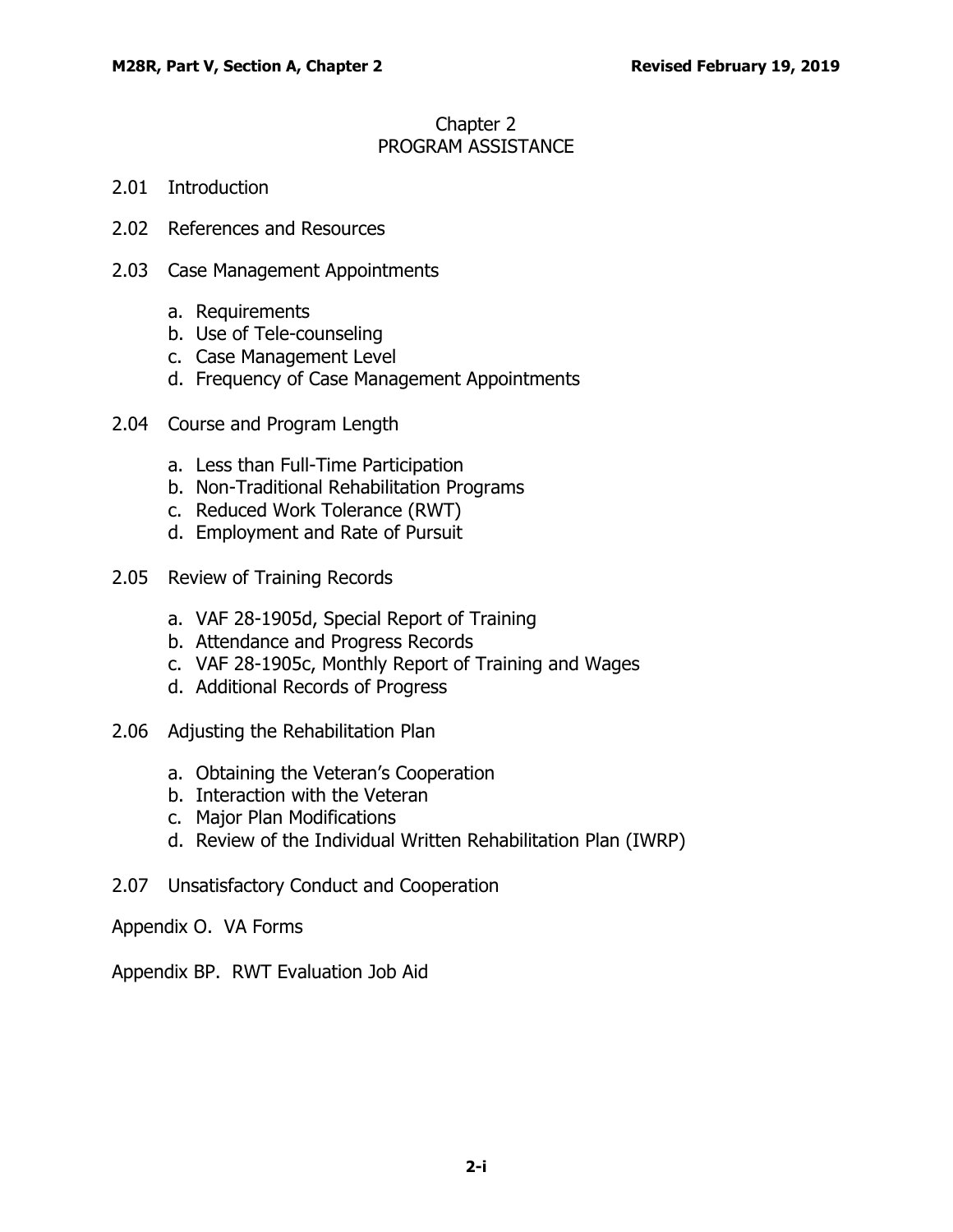#### Chapter 2 PROGRAM ASSISTANCE

## <span id="page-1-0"></span>2.01 Introduction

The Vocational Rehabilitation Counselor (VRC) is responsible for ensuring the Veteran remains on track and focused to successfully complete his/her rehabilitation plan. This chapter covers case management contact methods, level and frequency of contact, Tele-counseling, course and program length, rate of pursuit, review of training records, adjusting the rehabilitation plan, and unsatisfactory conduct and cooperation. The chapter also contains statutory and regulatory references governing the provision of case management services.

<span id="page-1-1"></span>2.02 References and Resources (Change Date February 19, 2019)

> Laws: 38 United States Code (U.S.C.) 3107 Regulations: 38 Code of Federal Regulations (CFR) 21.35 38 CFR 21.96 38 CFR 21.126 38 CFR 21.132 38 CFR 21.146 38 CFR 21.294 38 CFR 21.310 38 CFR 21.312 38 CFR 21.314 38 CFR 21.324 38 CFR 21.362 38 CFR 21.4270 through 21.4275 38 CFR 21.4280 VA Forms (VAF): VAF 28-1902n, Counseling Record - Narrative Report (Supplemental Sheet) VAF 28-1905, Authorization and Certification of Entrance or Reentrance into Rehabilitation and Certification of Status VAF 28-1905c, Monthly Report of Training and Wages VAF 28-1905d, Special Report of Training VAF 28-1917, Monthly Statement of Wages Paid to Trainee VAF 28-8861, Request for Medical Services-Chapter 31 VAF 28-8872, Rehabilitation Plan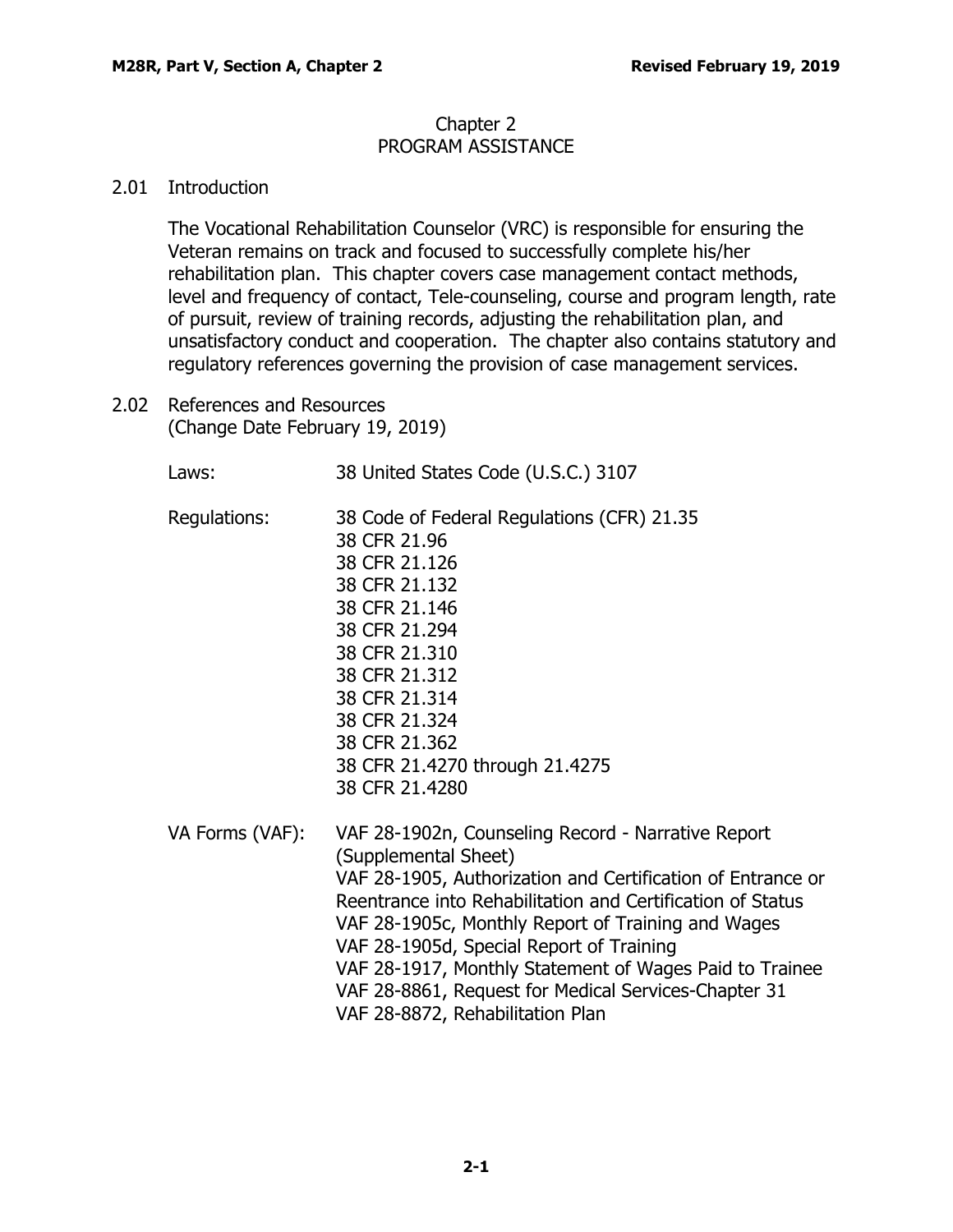### <span id="page-2-0"></span>2.03 Case Management Appointments

The VRC is ultimately responsible for managing the Veteran's case and assisting him/her throughout the rehabilitation program. Through face-to-face contacts, email messages, telephone calls, traditional mail, and in some situations, Telecounseling, the VRC monitors the Veteran's progress toward the established rehabilitation goals. Case management appointments must be accomplished in a timely and systematic manner through personal contact with the Veteran and through securing necessary information from persons, agencies and other organizations involved in the rehabilitation process.

- <span id="page-2-1"></span>a. Requirements
	- 1. Case Management Appointments

Case management appointments are defined as face-to-face meetings with the Chapter 31 participant that cover vocational, medical, financial, academic and any other issues impacting progress.

It is preferred that case management appointments be conducted at the training facility. However, appointments may be scheduled at Department of Veterans Affairs (VA) offices or facilities, or an alternate location under certain circumstances, such as when requested by the Veteran or when meeting space is not available at the facility. "No shows" will be rescheduled at the VA's convenience. At the minimum, the VRC should conduct at least one site visit per year at the school facility to meet with the certifying official, bookstore officials, finance office, disability office and any other relevant staff.

When approved, case management conducted using VA approved televideo equipment that meets security requirements will be considered faceto-face visits. In all cases, the Veteran must be in agreement to use this technology instead of traditional face-to-face visits, and such agreement will be documented in writing, with the Veteran's signature.

## 2. Contacts

A contact is defined as a communication between the case manager and the Veteran to assist the Veteran in completing his/her rehabilitation goal. Contacts are made to follow-up on issues identified through the scheduled case management appointments or other case management activities. These contacts may be conducted by using one of the following methods: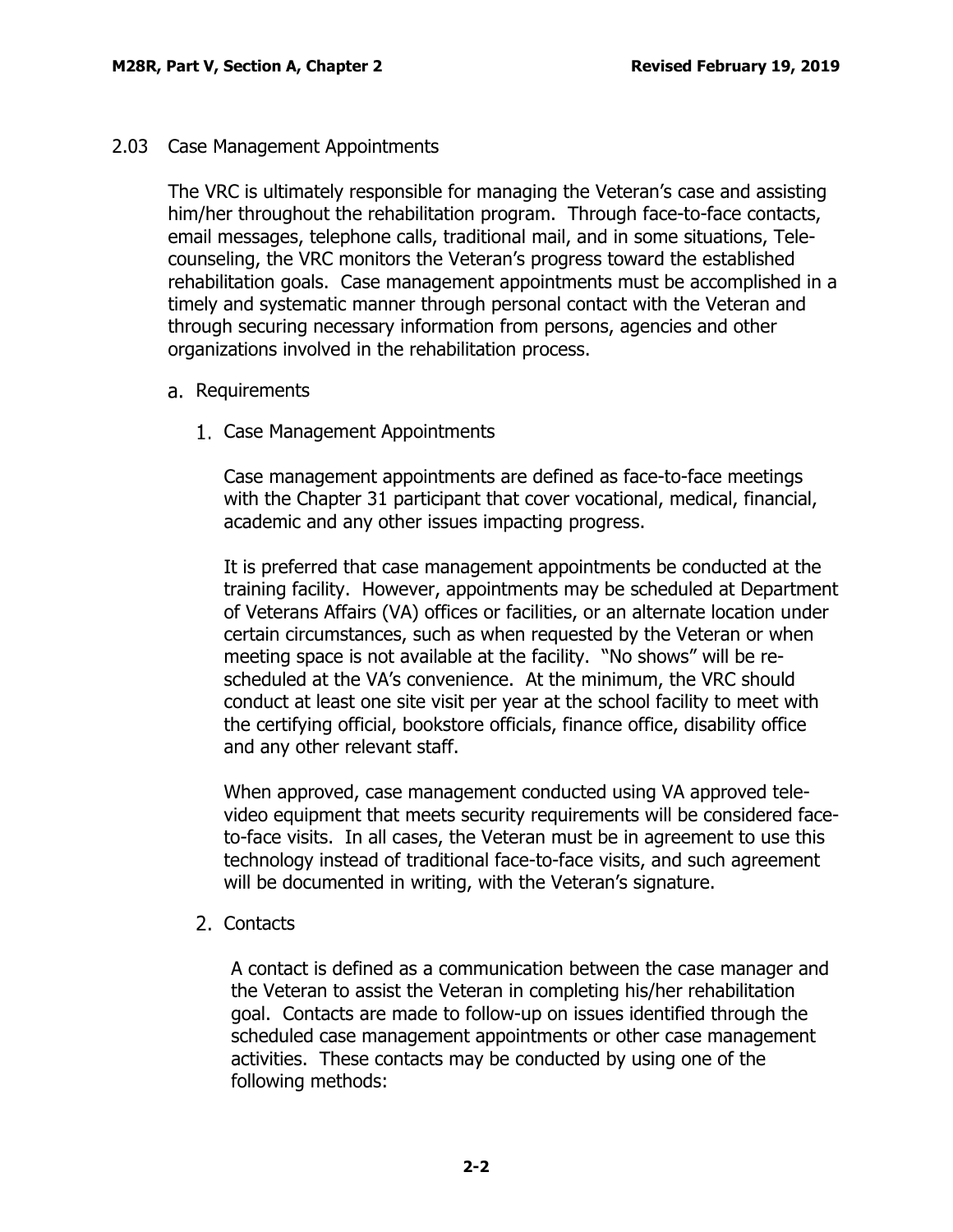- Face-to-face meeting
- Telephone
- FAX
- Email
- Letter
- Tele-counseling

It is the case manager's responsibility to ensure that contacts with Veterans remain confidential and protected. VR&E staff should not use their personal social media sites to communicate with Veterans, Servicemembers, and/or families regarding any VA-related discussions involving confidential or restricted information. See M28R.III.B.1 for complete procedural guidance on the use of social media.

<span id="page-3-0"></span>b. Use of Tele-counseling (Change Date November 20, 2018)

Tele-counseling may be used in lieu of the required face-to-face meeting with Veterans who are actively participating in a plan of services. Tele-counseling uses video-teleconferencing (VTC) technology called VA Video Connect. Use of Tele-counseling is voluntary; however, Veterans wishing to participate in Tele-counseling must meet the requirements outlined in M28R.IV.C.1.

1. Scheduling Appointments (Change Date November 20, 2018)

Case managers must use the VR&E Scheduler Tool to arrange the Telecounseling appointment with the Veteran. Once the Veteran is scheduled for an appointment, the scheduler will automatically send an email to the Veteran with a link and instructions on how to access the Tele-counseling session.

The appointment must be scheduled at least five days prior to the date of the appointment to ensure that the Veteran is available to participate. Scheduling with less than five days' notice must be done only at the Veteran's request. Audio or video recording of Tele-counseling sessions is not allowed and should be clearly discussed by the case manager with the Veteran.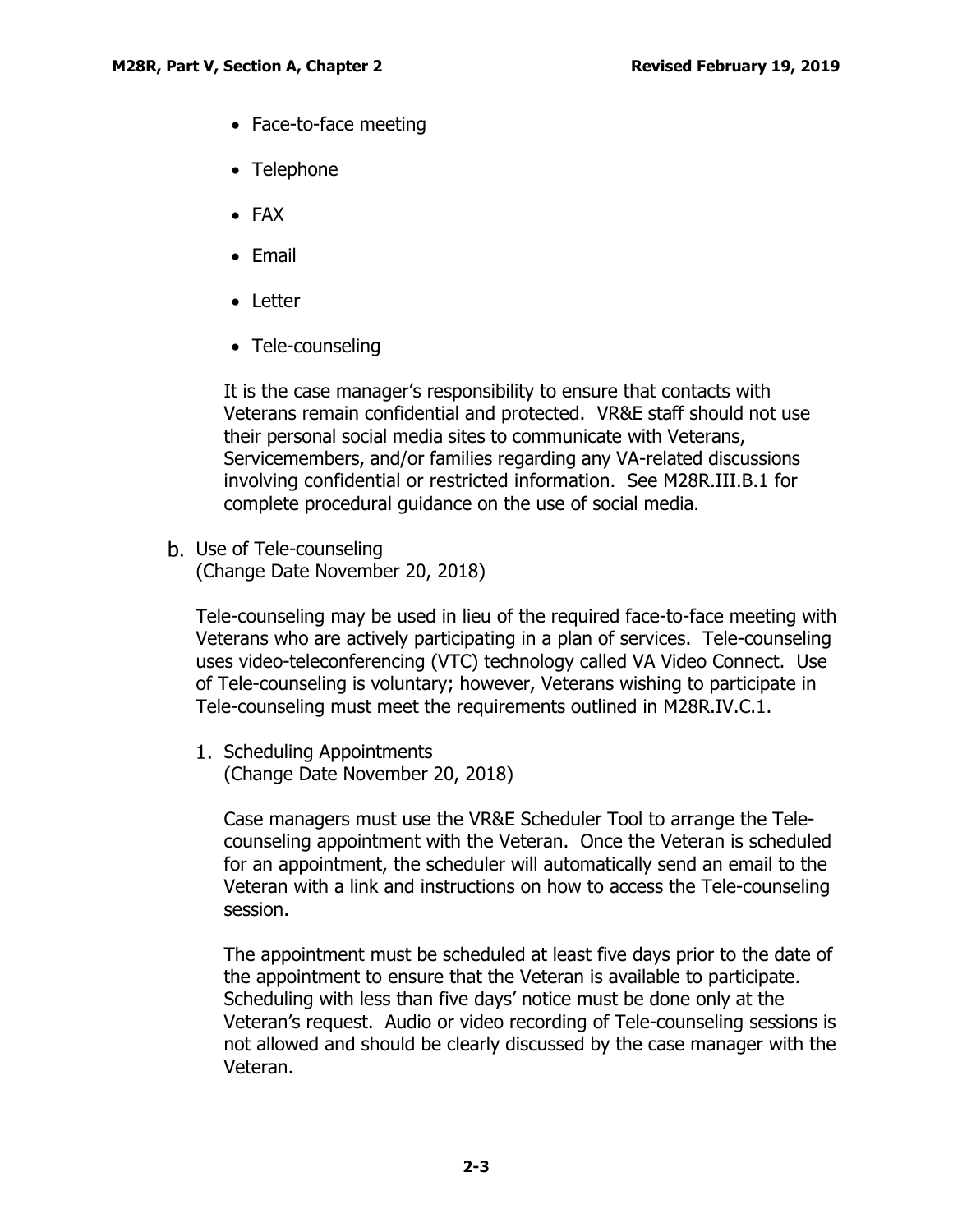Both the case manager and the Veteran will receive an email confirmation of the scheduled meeting. The case manager must enter the Veteran's scheduled appointment in the Veteran's record in CWINRS on the "Personal" tab under "Supervision". In addition, the case manager has the option of saving the email confirmation in his/her Outlook calendar.

- 2. Technical Support
	- (a) Support for VR&E Staff Users

VR&E staff users may obtain technical support through the VHA National Technology Help Desk (NTTHD). VR&E staff users may contact NTTHD at 1-866-651-3180 or VHA\_NTTHD@va.gov.

(b) Support for Veterans

(Change Date November 20, 2018)

The case manager will provide the training on how to use Telecounseling to Veterans assigned within his/her caseload.

The Veteran should not call NTTHD as the technician cannot provide him/her support directly. However, the Veteran may listen in while the case manager obtains technical support from the help desk.

- 3. Privacy in Tele-counseling
	- (a) Case Manager's Responsibilities

Before the session begins, the case manager must ensure privacy and confidentiality are maintained during the session. The case manager must conduct the session in a room/office to ensure privacy and ensure that other personally identifiable information (PII) is not visible during the session. Refer to M28R.II.A.5, "Personally Identifiable Information (PII)" for additional guidelines.

Veteran's Responsibilities

The Veteran must initiate the call to the case manager at the designated date and time of the appointment. It is important that the Veteran initiates the Tele-counseling session because Veterans are often utilizing the application from their home.

The case manager must advise the Veteran that participation in the session is the same as a face-to-face meeting, and therefore it is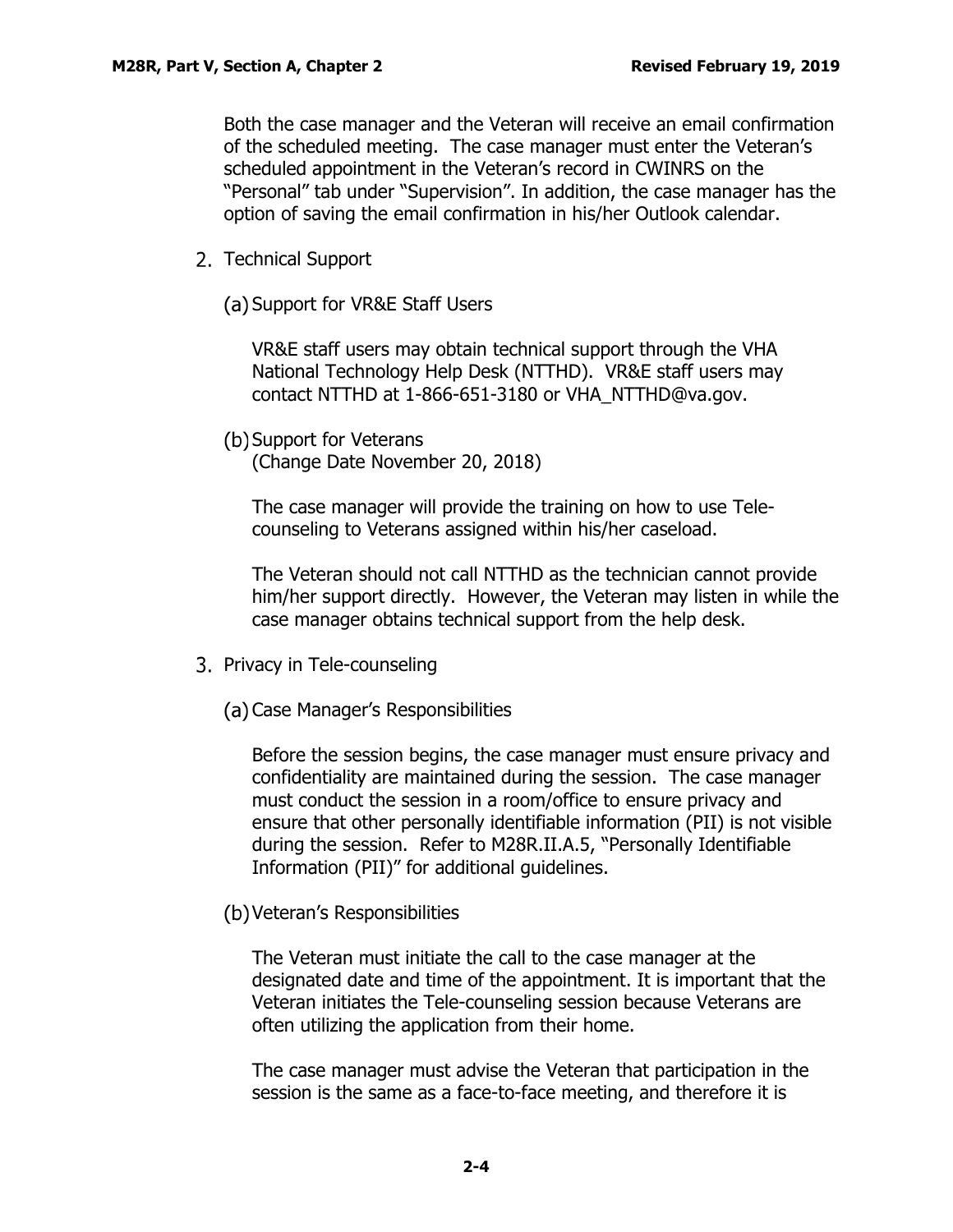necessary that he/she dresses accordingly. The case manager must also inform the Veteran that the Tele-counseling must be held in areas where privacy and confidentiality of information is maintained. The Veteran may have a family member present during the session.

4. Required Documentation

As in any case management appointments, the case manager must document the Tele-counseling session on VAF 28-1905d, Special Report of Training, VAF 28-1902n, Counseling Record – Narrative Report (Supplemental Sheet), or CWINRS Note. The written narrative must be printed and filed in the Veteran's VR&E record, unless it is electronically entered in CWINRS.

<span id="page-5-0"></span>c. Case Management Level

Each Veteran must be assigned a case management level in Corporate WINRS (CWINRS) under the Rehabilitation tab. The level must also be documented on VAF 28-1902n or in a CWINRS case note. The level is also noted on the rehabilitation plan. See Appendix O, VA Forms for information on how to access all VAFs referenced in this chapter.

The levels of case management and a description of each are provided in the chart below:

| <b>LEVEL OF CASE</b><br><b>MANAGEMENT</b> | <b>DESCRIPTION</b>                                                                                                                                                                                                                                                                                                                                                                                                                           |
|-------------------------------------------|----------------------------------------------------------------------------------------------------------------------------------------------------------------------------------------------------------------------------------------------------------------------------------------------------------------------------------------------------------------------------------------------------------------------------------------------|
| Level 1                                   | One annual face-to-face case management visit is<br>required. Additionally, one case management<br>follow-up by telephone or in-person is required<br>during each of the other terms or three times per<br>year if non-standard terms or training is non-<br>academic.                                                                                                                                                                       |
|                                           | The Veteran exhibits independent, goal-oriented<br>behavior and needs minimal contact from the case<br>manager to stay on track. The Veteran may<br>demonstrate the following characteristics:<br>Stable medical conditions<br>Minimum requirement for support services<br>History of self-motivated achievement<br>Exceeds criteria for satisfactory progress<br>Independence in problem solving<br>Absence of Level 2 and Level 3 criteria |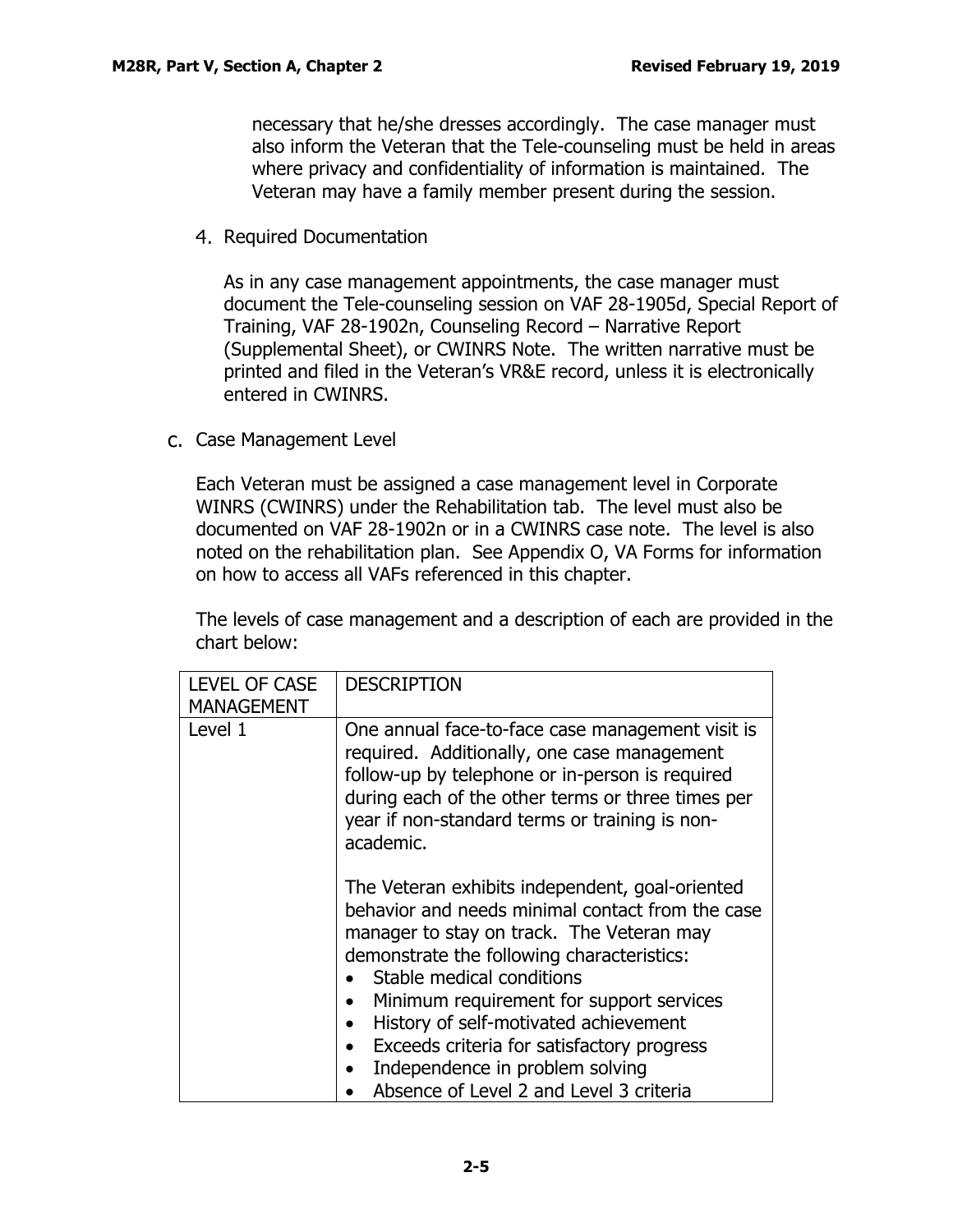| <b>DESCRIPTION</b>                                                                                                                                                                                                                                                                                                                                                                                                                                                                                                                                                                                                                                                                                                       |
|--------------------------------------------------------------------------------------------------------------------------------------------------------------------------------------------------------------------------------------------------------------------------------------------------------------------------------------------------------------------------------------------------------------------------------------------------------------------------------------------------------------------------------------------------------------------------------------------------------------------------------------------------------------------------------------------------------------------------|
|                                                                                                                                                                                                                                                                                                                                                                                                                                                                                                                                                                                                                                                                                                                          |
| Face-to-face case management meetings are<br>required once per term attended or at least three<br>times per year for non-standard terms. For non-<br>academic programs, required face-to-face meetings<br>are conducted once per month for the first three<br>months, then quarterly.                                                                                                                                                                                                                                                                                                                                                                                                                                    |
| The Veteran needs guidance and structure, but is<br>able to follow through and stay on track. The<br>Veteran may be recovering from recent setbacks<br>and/or demonstrate the following characteristics:<br>Requires remedial instruction to prepare for<br>post-secondary educational placement tests<br>Circumstances that interfere with the Veteran's<br>progress in completing the rehabilitation plan,<br>such as personal, family, emotional, financial or<br>medical concerns                                                                                                                                                                                                                                    |
| Face-to-face case management visits are required<br>once per month, with the exception of those<br>Veterans participating in an Individualized<br>Employment Assistance Plan (IEAP) or Individual<br>Independent Living Plan (IILP). See note below on<br>those types of plans.                                                                                                                                                                                                                                                                                                                                                                                                                                          |
| The Veteran requires an intensive level of services.<br>Veteran needs frequent contact and/or has multiple<br>rehabilitation needs. Examples of circumstances<br>that may require this level of service are:<br>Independent Living (IL), Rehabilitation<br>Workshops, Special Rehabilitation Facilities or<br>Chapter 35 Special Restorative Training<br>Chronic, inappropriate conduct and cooperation<br>$\bullet$<br>Behavior in violation of training establishment<br>$\bullet$<br>policies<br>Severe impairments due to a medical or<br>$\bullet$<br>neuropsychological condition(s)<br>Substance abuse issues<br>$\bullet$<br>Homelessness<br>$\bullet$<br>Incarceration or threatened incarceration<br>$\bullet$ |
|                                                                                                                                                                                                                                                                                                                                                                                                                                                                                                                                                                                                                                                                                                                          |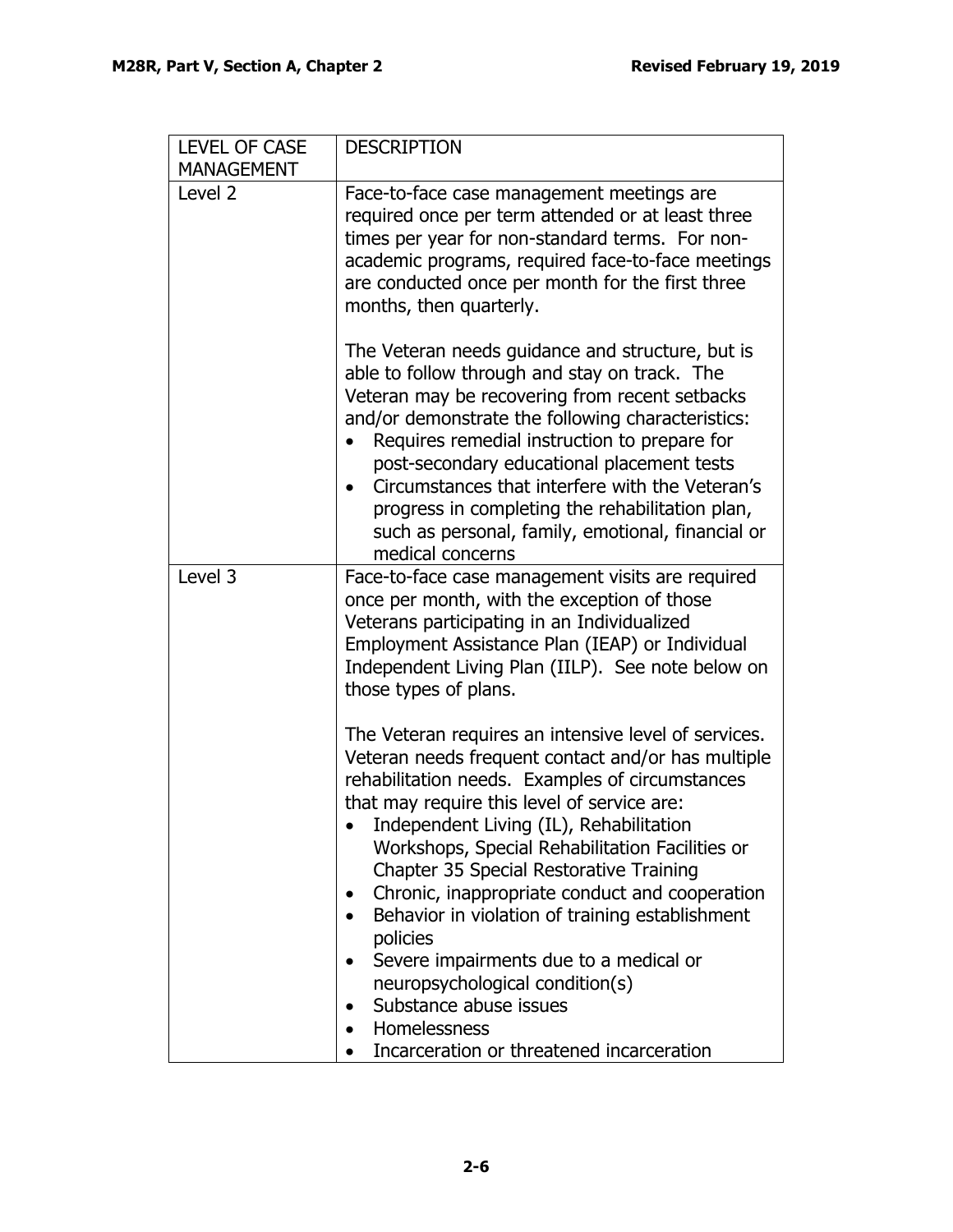<span id="page-7-0"></span>Frequency of Case Management Appointments

The frequency of appointments is determined by the type of program as indicated in the chart below. It is important to note that all programs, with the exception of those receiving training in an institution of higher learning or a non-college degree program, require an initial case management appointment within 30 days of plan development. For those Veterans receiving training in an institution of higher learning or a non-college degree program, the initial case management appointment is required within 60 days.

| <b>PROGRAM TYPE</b>                                               | LEVEL AND FREQUENCY OF CASE MANAGEMENT<br><b>APPOINTMENTS</b>                                                                                                                                                                                                                                                                                                                                            |
|-------------------------------------------------------------------|----------------------------------------------------------------------------------------------------------------------------------------------------------------------------------------------------------------------------------------------------------------------------------------------------------------------------------------------------------------------------------------------------------|
| Institution of Higher<br>Learning or Non-<br>College Degree       | Level 1, 2 or 3 as required by the Veteran's needs<br>and individual circumstances.                                                                                                                                                                                                                                                                                                                      |
| Program                                                           | Assigned level may be adjusted during the<br>rehabilitation program and should be reviewed at<br>least annually. Only highly achieving Veterans or<br>those in advanced degree programs should be<br>Level 1. Veterans receiving non-punitive or<br>punitive grades or experiencing any barriers to<br>success should be provided active case<br>management that is in accordance with his/her<br>needs. |
| On-the-Job Training<br>(OJT), Apprenticeship,<br>Federal Paid and | Level 2 or 3 as required by the Veteran's need and<br>individual circumstances.                                                                                                                                                                                                                                                                                                                          |
| Unpaid OJT, Non-Paid<br><b>Work Experience</b>                    | Due to the nature of OJT placements, on-site<br>follow-up with the employer is required at the time<br>the OJT is established and at least one time during<br>the course of the training program.                                                                                                                                                                                                        |
| Farm Cooperative                                                  | Level <sub>2</sub>                                                                                                                                                                                                                                                                                                                                                                                       |
|                                                                   | One of every three case management<br>appointments with the Veteran must be made at<br>the school, with at least one of the other two being<br>made at the farm training site.                                                                                                                                                                                                                           |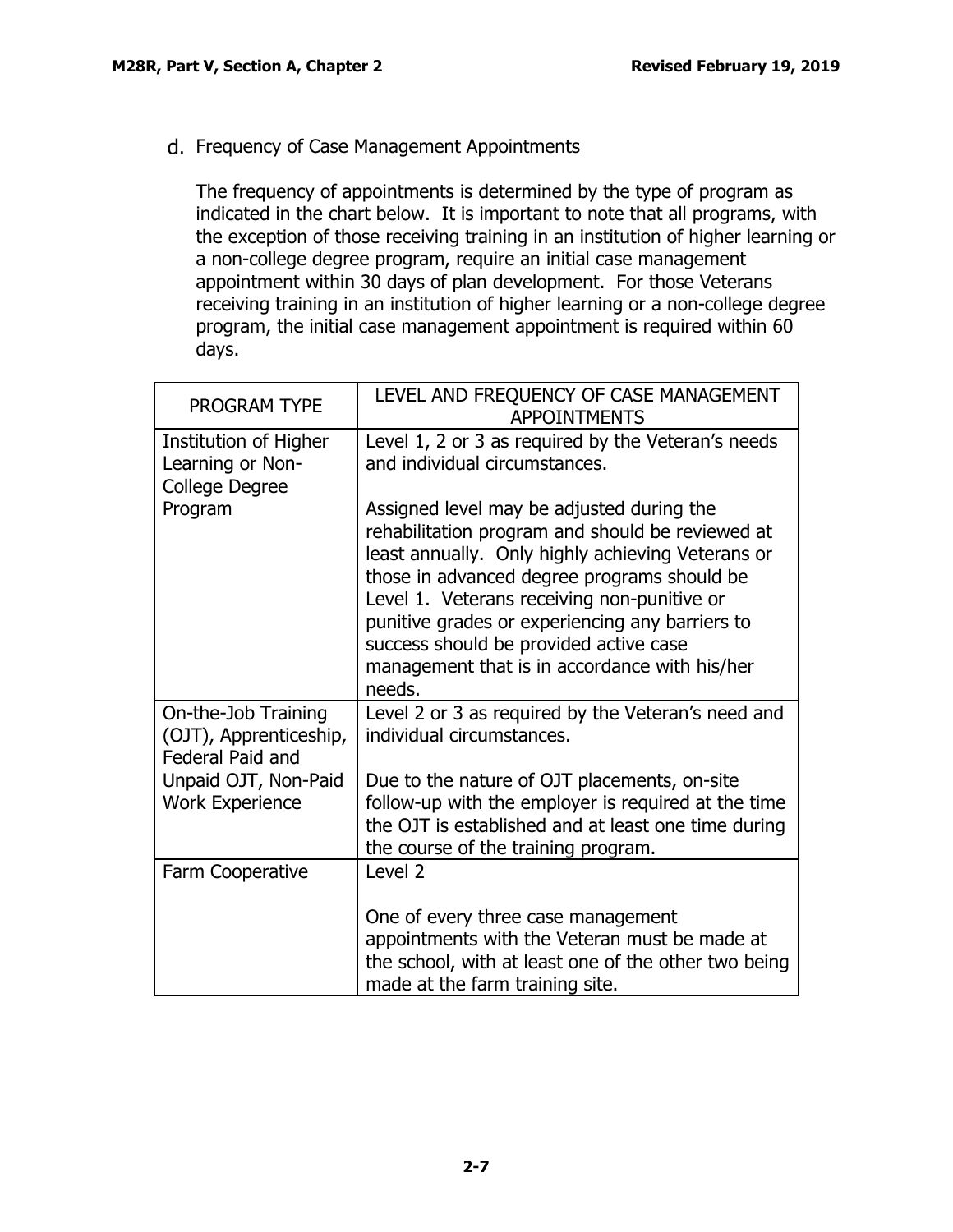| PROGRAM TYPE                                                                                                                                        | LEVEL AND FREQUENCY OF CASE<br><b>MANAGEMENT APPOINTMENTS</b>                                                                                                                                                                                                                    |
|-----------------------------------------------------------------------------------------------------------------------------------------------------|----------------------------------------------------------------------------------------------------------------------------------------------------------------------------------------------------------------------------------------------------------------------------------|
| Homebound/<br>Independent<br>Instructor                                                                                                             | Level 2 or 3 as required by the Veteran's need<br>and individual circumstances.                                                                                                                                                                                                  |
|                                                                                                                                                     | The independent instructor must be present at<br>one of every three case management<br>meetings.                                                                                                                                                                                 |
| Employment                                                                                                                                          | Level 3 with allowance for monthly contacts in<br>place of face-to-face visits if no special needs<br>or barriers are identified. Contacts may be<br>made by Disabled Veterans Outreach Program<br>(DVOP) Specialists or by Local Veteran<br>Employment Representatives (LVERs). |
|                                                                                                                                                     | Services must be tailored to the Veteran's<br>needs and must be actively provided to assist<br>the Veteran in obtaining and maintaining<br>employment.                                                                                                                           |
|                                                                                                                                                     | After obtaining employment:<br>Contacts may be made by DVOP/LVER<br>Face-to-face is not needed if no special needs<br>or barriers are identified<br>Telephone and email contacts that<br>demonstrate active assistance in accordance                                             |
| Self-Employment                                                                                                                                     | with the Veteran's needs are allowed<br>Level 2 or 3 as required by the Veteran's<br>needs and individual circumstances.                                                                                                                                                         |
| Special rehabilitation<br>programs, including:<br>Special<br>Rehabilitation<br><b>Facilities</b><br>IL<br>Rehabilitation<br>Workshops<br>Chapter 35 | Level 3 with allowance for monthly contacts in<br>place of face-to-face visits for periods of up to<br>three months while waiting for cost approvals,<br>coordination of construction or other<br>administrative delays in active service<br>provision.                          |
|                                                                                                                                                     | Case management meetings should be<br>conducted at Veteran's home or a location<br>most convenient in accordance with type of<br>program.                                                                                                                                        |
|                                                                                                                                                     | Supplemental contacts between required visits<br>may be by telephone if most convenient for<br>the Veteran.                                                                                                                                                                      |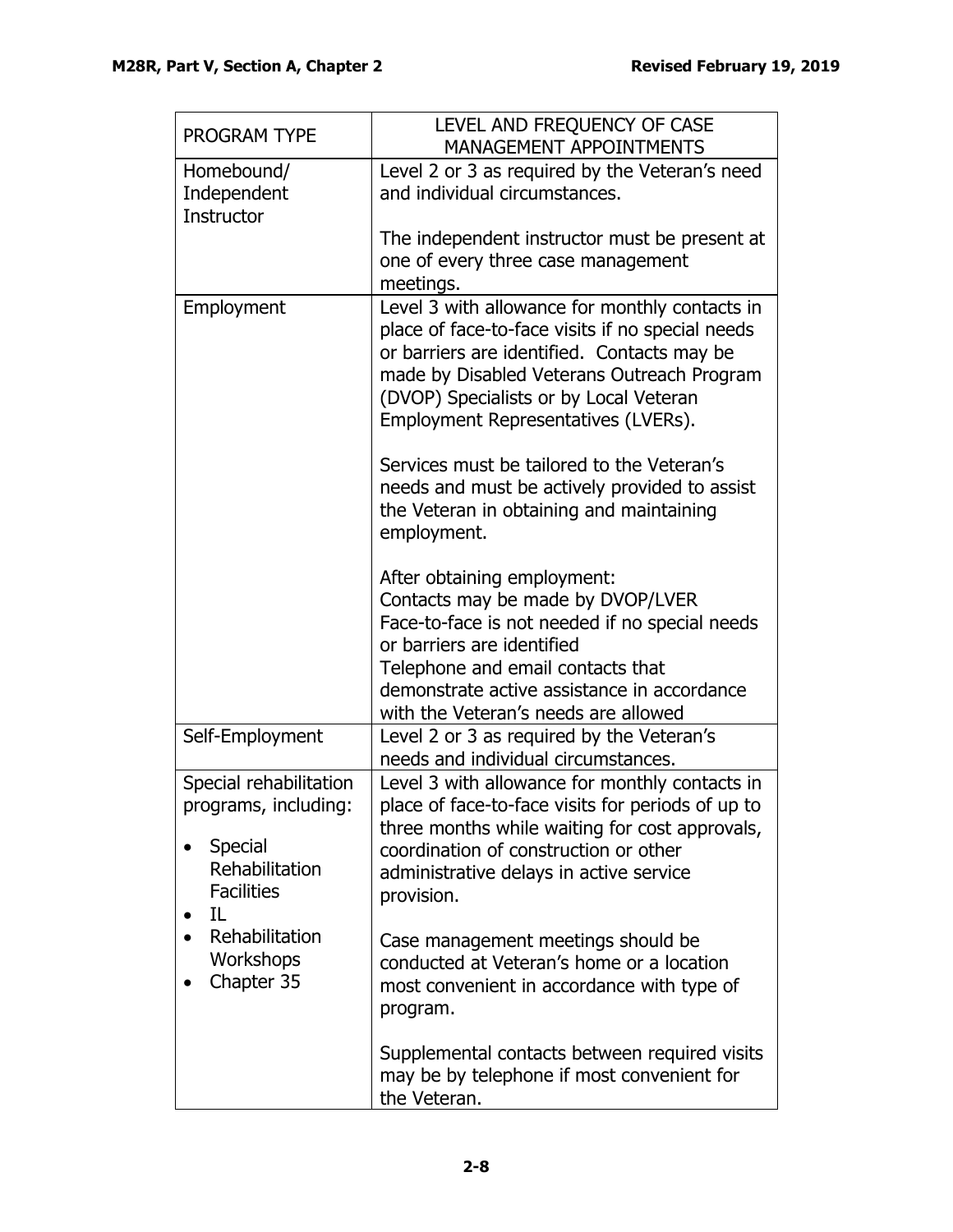| PROGRAM TYPE      | LEVEL AND FREQUENCY OF CASE                    |
|-------------------|------------------------------------------------|
|                   | MANAGEMENT APPOINTMENTS                        |
| Other, including: | Level 2 or 3 as required by the Veteran's need |
| Extended          | and individual circumstances.                  |
| Evaluation        |                                                |
| Chapter 18        |                                                |
| Independent       |                                                |
| Study             |                                                |

# <span id="page-9-0"></span>2.04 Course and Program Length

Full and part-time training for Veterans in the Chapter 31 program is measured under 38 CFR 21.310 (also see 38 CFR 21.4270 through 21.4275); unless a physician determines that the Veteran's disabilities reduce his/her ability to pursue a program (see 38 CFR 21.312).

- <span id="page-9-1"></span>a. Less than Full-Time Participation
	- 1. General

Veterans may pursue a course of vocational rehabilitation training in an educational or training facility on a three-quarter or half-time basis only after a careful consideration of all the facts and it is determined that rehabilitation will be better assured by less than full-time pursuit for all or part of the program. Family responsibilities, health, transportation difficulties, economic reasons, or other factors may contribute to the decision that part-time attendance is a reasonable method of accomplishing the vocational goal.

2. Pursuit at Less than Half-Time

A Veteran may pursue a rehabilitation program at an educational institution on a less than half-time basis under 38 CFR 21.314 if the pursuit is a part of the Veteran's plan. For example, a Veteran's plan may include pursuit of one course for the Veteran's first term of training because he/she is uncertain about leaving an unsuitable job to pursue training under Chapter 31. During this period, the Veteran will have an opportunity to explore his/her ability to successfully pursue training. At the end of the term, the Veteran must make a choice regarding continuation in the program at a half-time or greater rate.

In another instance, the Veteran's VRC may find that the Veteran is making a poor adjustment in training and reduction to a less than a halftime rate is in the Veteran's best interest for the remainder of the term.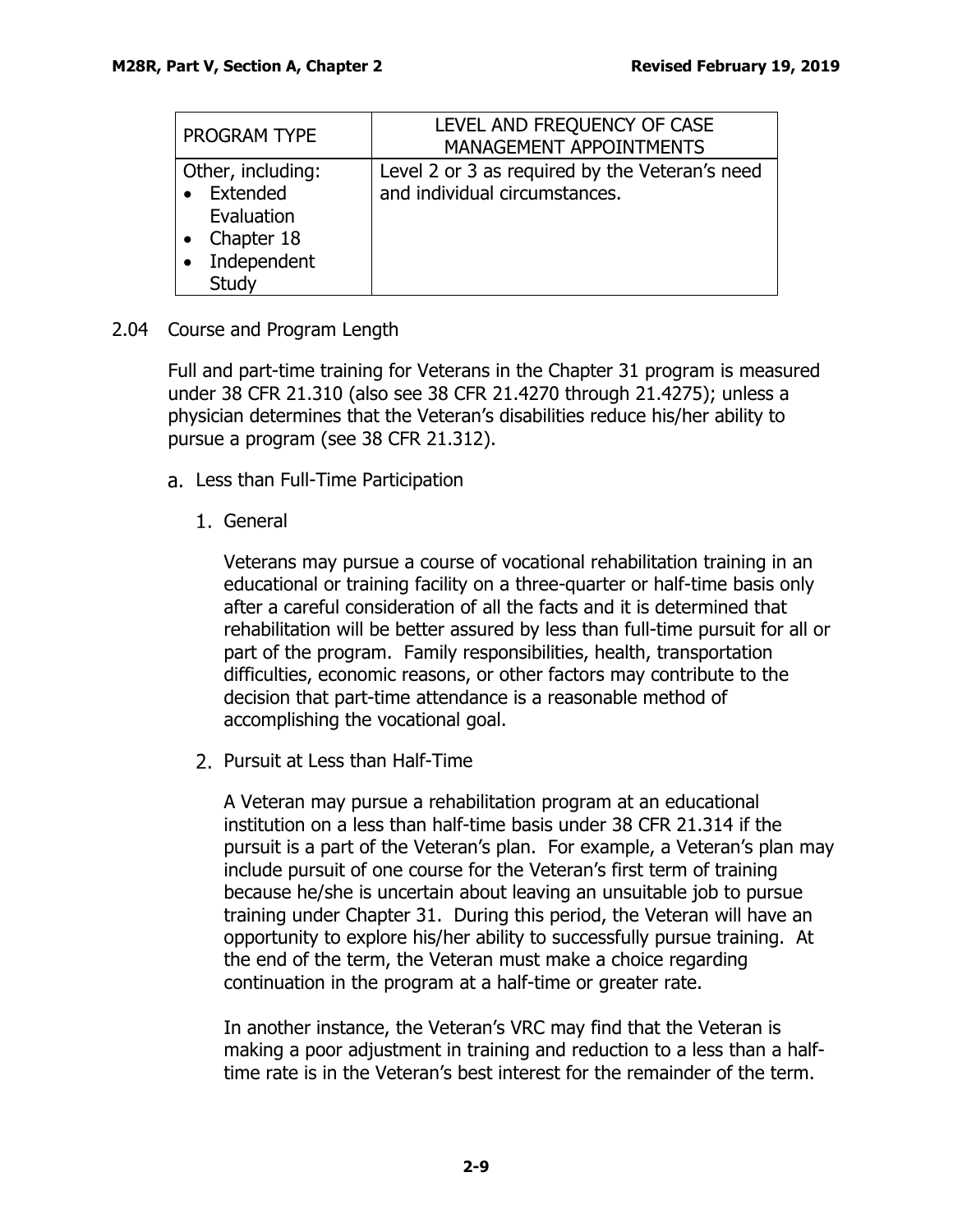If the Veteran's rate of pursuit is reduced below half-time, payment of subsistence for the term will be terminated under 38 CFR 21.324. No subsistence allowance award can be made for less-than-half-time training. However, since entitlement usage is based on rate of pursuit, an eligibility/entitlement update GED is required to charge entitlement to the Veteran's Master Record. Refer to M28R.V.B.8 for procedures related to manually charging entitlement.

<span id="page-10-0"></span>b. Non-Traditional Rehabilitation Programs

The rate of pursuit for the following education or training programs not furnished by a traditional educational institution (38 CFR 21.35(k)(3)) is as follows:

On-Job Training/Non-Paid Work Experience (NPWE)

Full-time training in an on-job program or NPWE is the lesser of the number of hours in the prevailing workweek for:

- Journeyman employees in the same job categories at the establishment where training is being provided.
- Other persons in on-job training for the same or similar occupations at the facility where the Veteran is training or at other facilities in the locality.

See M28R.VI.A.12 for procedural guidance on the delivery of On-Job and NPWE services.

2. Farm Cooperative Training

If training in a farm cooperative program is provided by an individual instructor, the full-time rate of pursuit must meet the requirements of 38 CFR 21.126.

3. Independent Instructor Training

The full-time rate of pursuit for a Veteran in an independent instructor program must meet the requirements of 38 CFR 21.146.

4. Training in the Home

The full-time rate for a training program provided in the Veteran's home must meet the requirements of 38 CFR 21.146.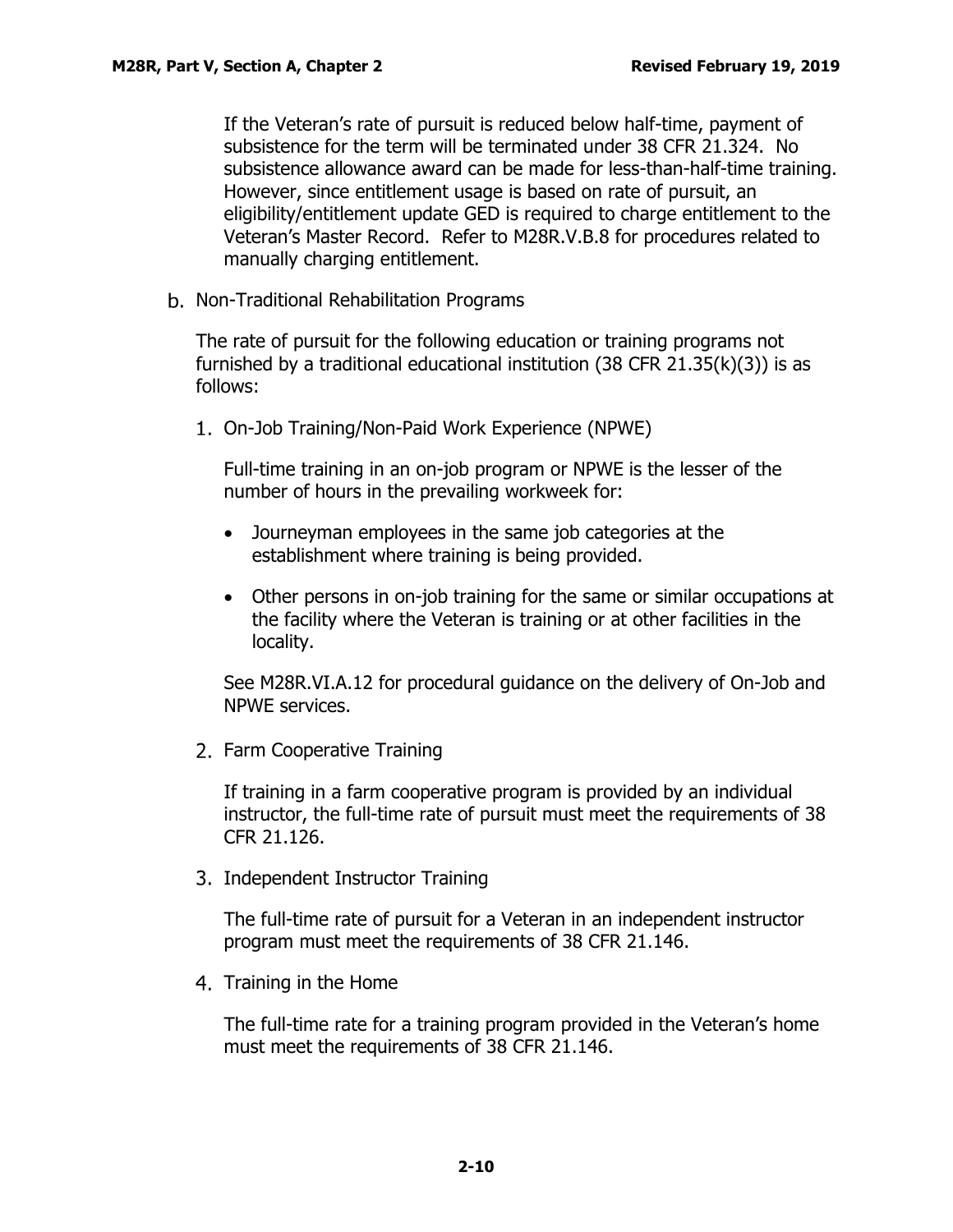Vocational Course in a Rehabilitation Facility

A vocational course of training offered by a rehabilitation facility (38 CFR  $21.35(k)(5)(6)$ , formally referred to as a sheltered workshop, will be measured under provisions of 38 CFR 21.4270(b) for trade or technical non-accredited courses, unless it is the established policy of the facility to measure the rate of pursuit for full-time or a particular level of part-time training based upon fewer clock hours of attendance than provided in that regulation.

6. Special School

If training is pursued in a special school, such as those for persons with visual or hearing disabilities, the rate of pursuit will be measured under 38 CFR 21.4270 through 21.4275, unless it is the established policy of the school to measure the rate of pursuit for full-time or particular level or part-time training based upon fewer semester, credit, or clock hours of attendance than prescribed in these regulations.

7. Independent Study

(a) Seriously Disabled Veterans

For certain seriously disabled Veterans, VA may measure the Veteran's enrollment:

- In an independent study course as half-time or greater training, or
- Both in independent study subjects and subjects requiring class attendance on the basis of the combined training load when the number of credit hours of independent study equals or exceeds the number of other credit hours.

(b) Qualifying Criteria

To qualify for this rate of pursuit:

- The seriously disabled Veteran must have a disability or circumstances which preclude regular attendance at an institution of higher learning, and
- Independent study must be a sound method for providing the training necessary for restoring the Veteran's employability.

In all other cases, VA will measure independent study according to the provisions of 38 CFR 21.4280.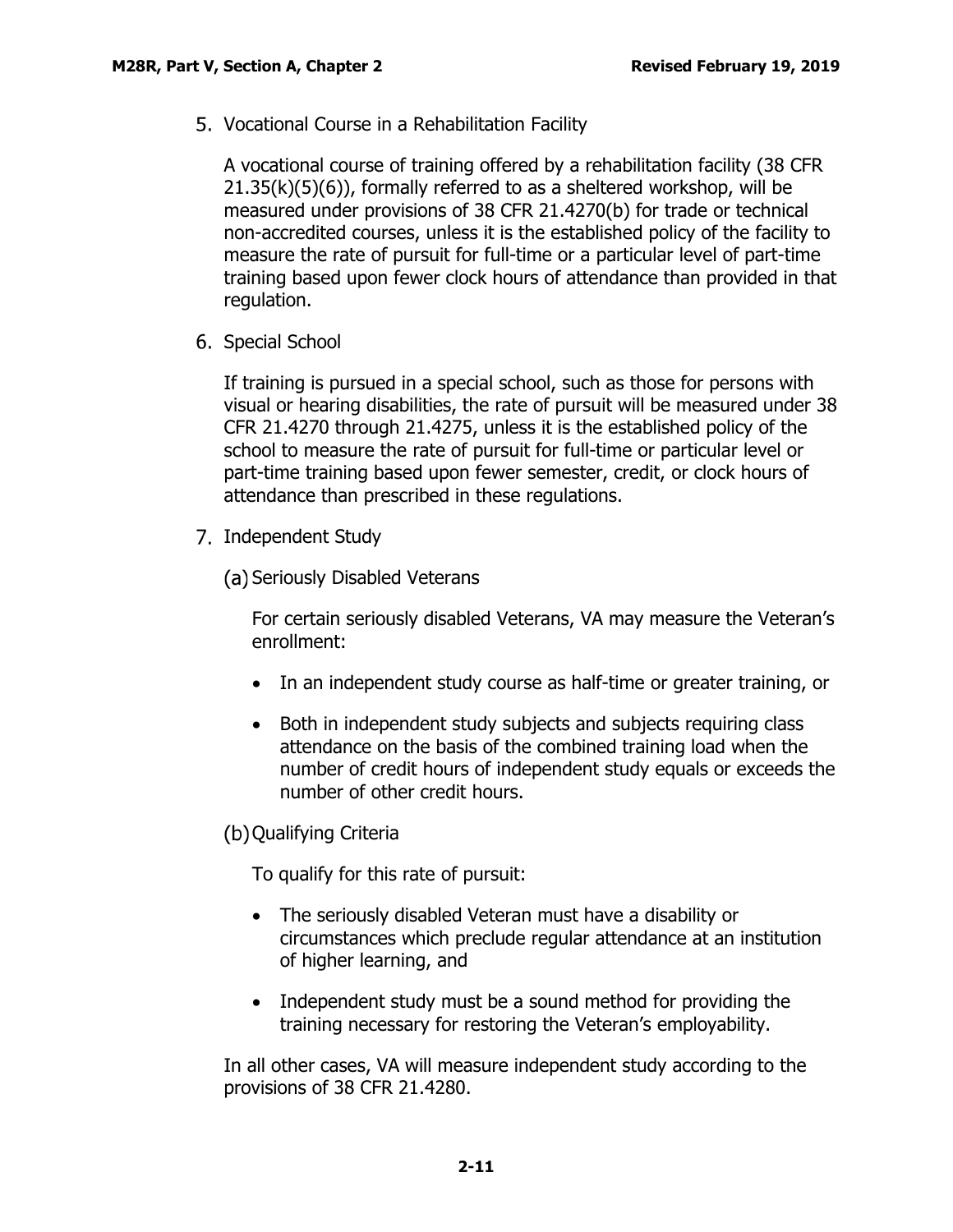Rehabilitative Services

Measurement of the rate of pursuit for Veterans in programs consisting primarily of services designed to evaluate and improve physical and psychological functioning will be assessed under this paragraph.

(a) The services assessed under this paragraph include:

- Evaluation and improvement of the rehabilitation potential of a Veteran for whom attainment of a vocational goal is reasonably feasible;
- Extended evaluation to determine whether attainment of a vocational goal is reasonably feasible; or
- A program of IL services to enable a Veteran to function more independently in his/her family and community when attainment of a vocational goal is not reasonably feasible.
- Measurement of the rate of pursuit for services and programs named in paragraph (a) of this section will be:
	- As provided in paragraph (a) of this section for services furnished by educational institutions; or
	- According to the non-educational facility's customary criteria for full-time and part-time pursuit.
- If the facility does not have established criteria for full-time and parttime pursuit, or services are being provided by more than one facility, the rate of pursuit will be assessed in the following manner:

| Rate of Pursuit        | Clock Hours per Month               |
|------------------------|-------------------------------------|
| Full-time              | 120 or more                         |
| Three quarter-time (1) | 90-119                              |
| Half-time (1)          | 60-89                               |
| Quarter-time (1)       | $30 - 59$                           |
| Note: $(1)$            | Pertains to Extended Evaluation and |
|                        | <b>Independent Living</b>           |

- <span id="page-12-0"></span>c. Reduced Work Tolerance (RWT)
	- 1. General

VA will consider that a Veteran with reduced work tolerance is pursuing a rehabilitation program full-time when the amount of time the Veteran is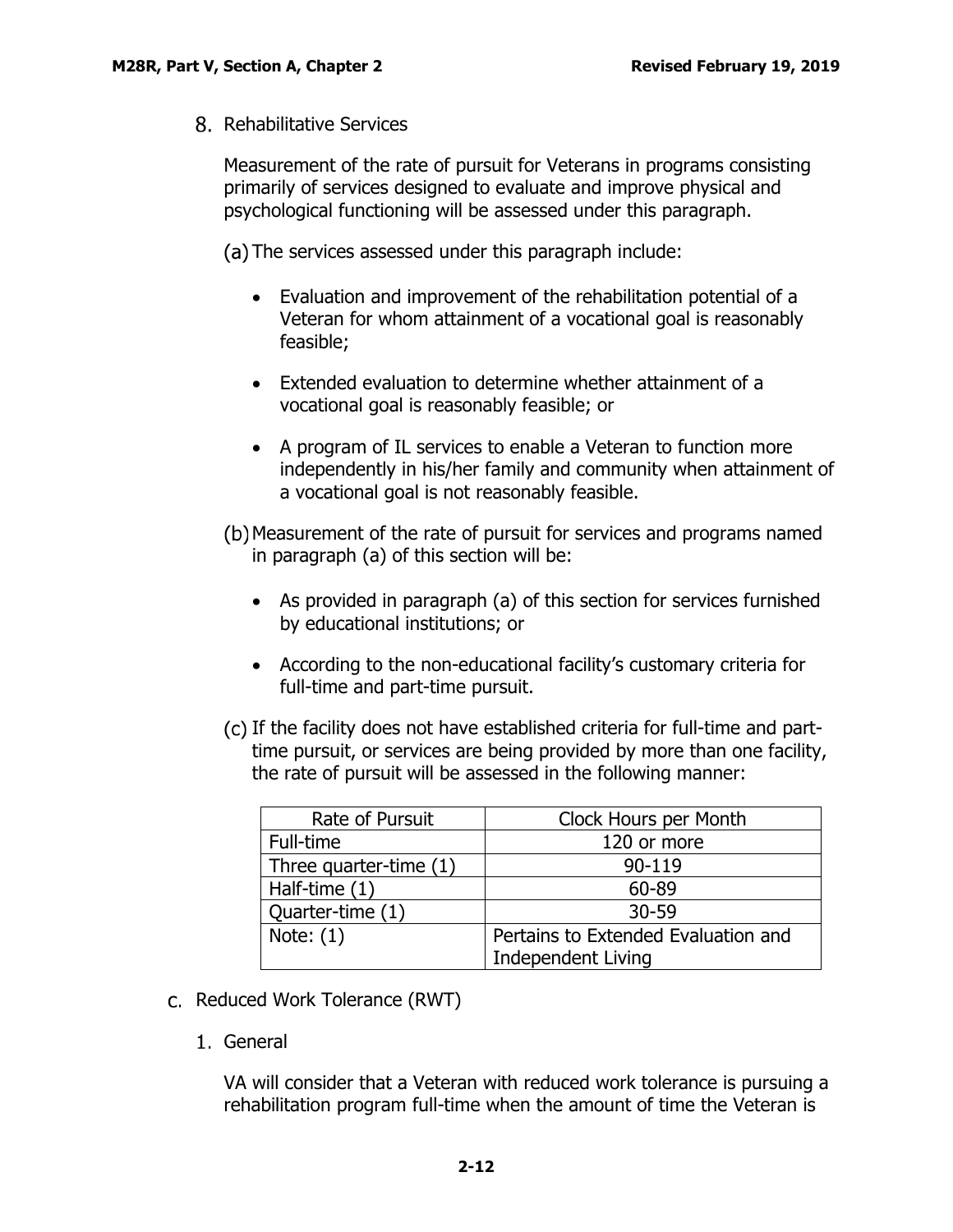devoting to his/her program is as great as the effects of his/her disability (service and non-service-connected) will permit. This information must be considered when evaluating a Veteran's work tolerance and must be communicated to the Veteran to help him/her set up an appropriate schedule of activity.

2. Determination of Reduced Work Tolerance

The VRC will refer each Veteran considered for reduced work tolerance to a VA Medical Center physician who will make the initial determination, as well as any later redeterminations of work tolerance (38 CFR 21.312). A non-VA physician may not make a reduced work tolerance determination. VAF 28-8861, Request for Medical Services-Chapter 31, is used to request the determination of reduced work tolerance. See Appendix BP, RWT Evaluation Job Aid for an example of how to request and document RWT using VAF 28-8861. Reduced work tolerance approval is annotated on VAF 28-1905. Item 9, Specific Guidelines located on VAF 28-1905 may be used for this.

Upon the determination of reduced work tolerance, the VRC must discuss the determination and its impact on the rehabilitation plan with the Veteran. This communication should be done in person or via telephone, with a follow-up letter to the Veteran to ensure a complete understanding if the VRC determines this additional step would be helpful. The VRC must convey the following information to the Veteran:

- The amount of time the Veteran will be expected to train, travel, prepare and practice for training to be considered full time, and
- An explanation that the subsistence allowance is payable at the fulltime rate as long as the Veteran participates at the rate identified by the VA physician. Participation at a lower rate requires a redetermination of reduced work tolerance by a VA physician. For example, the VA physician determines the Veteran can participate in six credit hours per semester, which includes the amount of time to travel, prepare and practice for training. If the Veteran registers for six credit hours, then subsistence allowance is payable at the full-time rate. However, if the Veteran pursues any rate less than six credit hours, subsistence allowance is not payable, and a redetermination of reduced work tolerance must be completed, and
- An explanation that other activities, such as employment, are prohibited as a result of the determination of reduced work tolerance because it would further reduce the Veteran's ability to participate in training.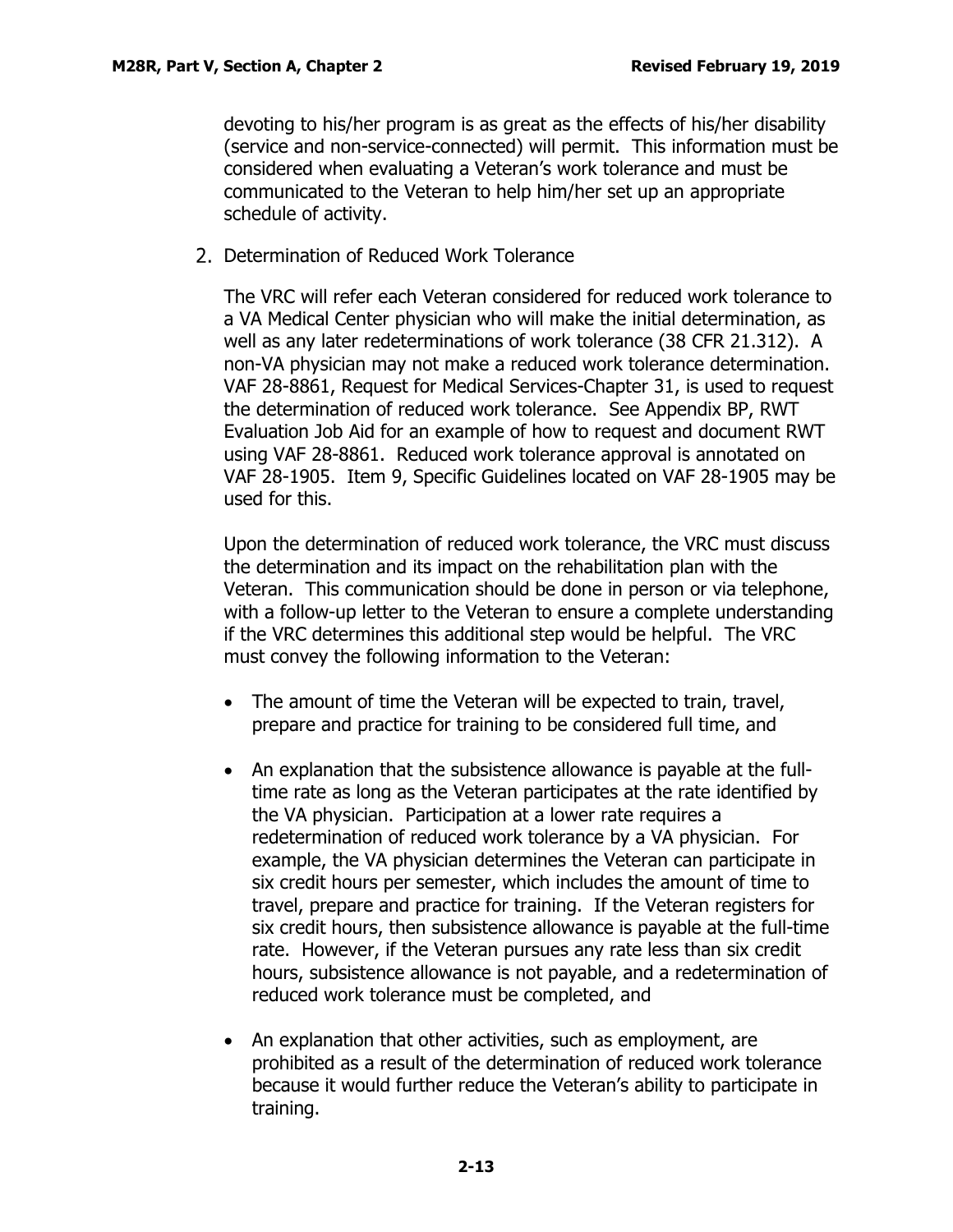The VRC must document this communication in either a CWINRS case note or by filing a copy of the letter sent to the Veteran, which explains the determination of reduced work tolerance and cites 38 CFR 21.312, in the Veteran's VR&E record.

3. Redetermination of Reduced Work Tolerance

The Veteran's work tolerance will be reevaluated by a VA physician whenever there is evidence of a change in work tolerance sufficient to warrant a modification in the rate of pursuit. Regardless of evidence of a change in work tolerance, each Veteran with a reduced work tolerance must be reevaluated at least yearly. The rate of pursuit required to meet the standards of full-time pursuit will be modified if a VA physician determines that the Veteran's work tolerance has increased or decreased. The VRC must inform the Veteran of the physician's determination. Refer to M28R.IV.C.2 for additional information regarding annual recertification of RWT.

Other Activities Barred

A Veteran with reduced work tolerance may not engage in other activities, such as employment (to include work study), that would further reduce his/her ability to train.

5. Subsistence Allowance

A Veteran with a reduced work tolerance will be paid a subsistence allowance at the full-time rate for the type of program being pursued.

6. Disagreement with Determination (Change Date February 19, 2019)

If the Veteran disagrees with a determination or redetermination of reduced work tolerance, he/she may request a review or an appeal of the decision (see 38 CFR 21.98 and M28R.III.C.3).

- <span id="page-14-0"></span>Employment and Rate of Pursuit
	- 1. Satisfactory Program Progress is Essential

The major consideration in dealing with employment should be the Veteran's individual needs and circumstances and his/her continued satisfactory progress toward the rehabilitation goal as defined in the plan. To achieve the goal, it is possible that the rehabilitation plan may be developed or amended to have the Veteran pursue training at a part-time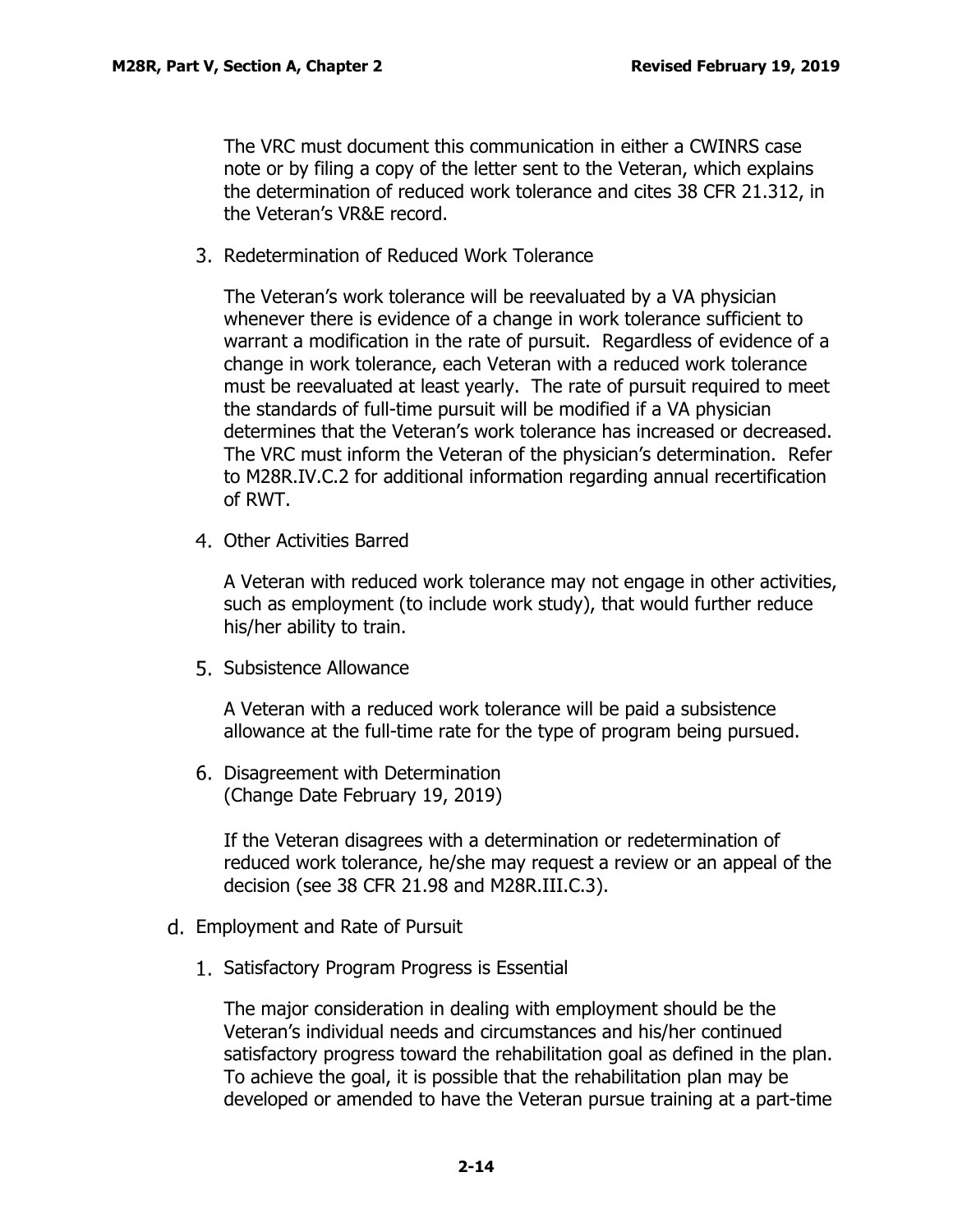rate if the Veteran must work full-time.

2. Realistic Expectations

Ideally, the Veteran will not be employed while pursuing full-time training. Realistically, this is not always possible or practical. The Veteran may be employed full or part-time in a job at the time the plan is developed. The Veteran's financial circumstances may dictate that employment is necessary while participating in the rehabilitation plan. The Veteran's employment status and financial needs must be considered when determining rate of pursuit and anticipated program completion dates. When the Veteran enters the rehabilitation program, the VRC will emphasize that the Veteran must advise the VA promptly of any changes in employment status; i.e., an increase or decrease in employment hours or new employment.

## <span id="page-15-0"></span>2.05 Review of Training Records

Substantive case documentation of specific, observable behaviors is required to identify problems that impact the rehabilitation process. The observations and outcomes of these contacts will be fully documented on VAF 28-1905d or in a CWINRS case note. Any consequent change to the planned program will be entered in the Progress Notes sections of the VAF 28-8872, Rehabilitation Plan. These documents should express not only the professional observations of the VRC, but also the Veteran's perceptions of his/her progress toward the rehabilitation goal.

<span id="page-15-1"></span>VAF 28-1905d, Special Report of Training

The results of case management appointments will be documented on VAF 28-1905d or in a CWINRS case note. Thus, the VAF 28-1905d details the chronological progress of services provided to the Veteran and should include the following:

- Progress in the specific elements of the plan.
- Evaluation of needed special services, such as reader service or tutoring, to assist the Veteran to overcome a problem in his/her program and the results of the steps taken to resolve the problem.
- All arrangements to initiate planned services or follow-up of Veterans in Interrupted or Discontinued case status, except for Veterans placed directly in Discontinued case status from Applicant case status.
- The outcomes of employment assistance and follow-up action.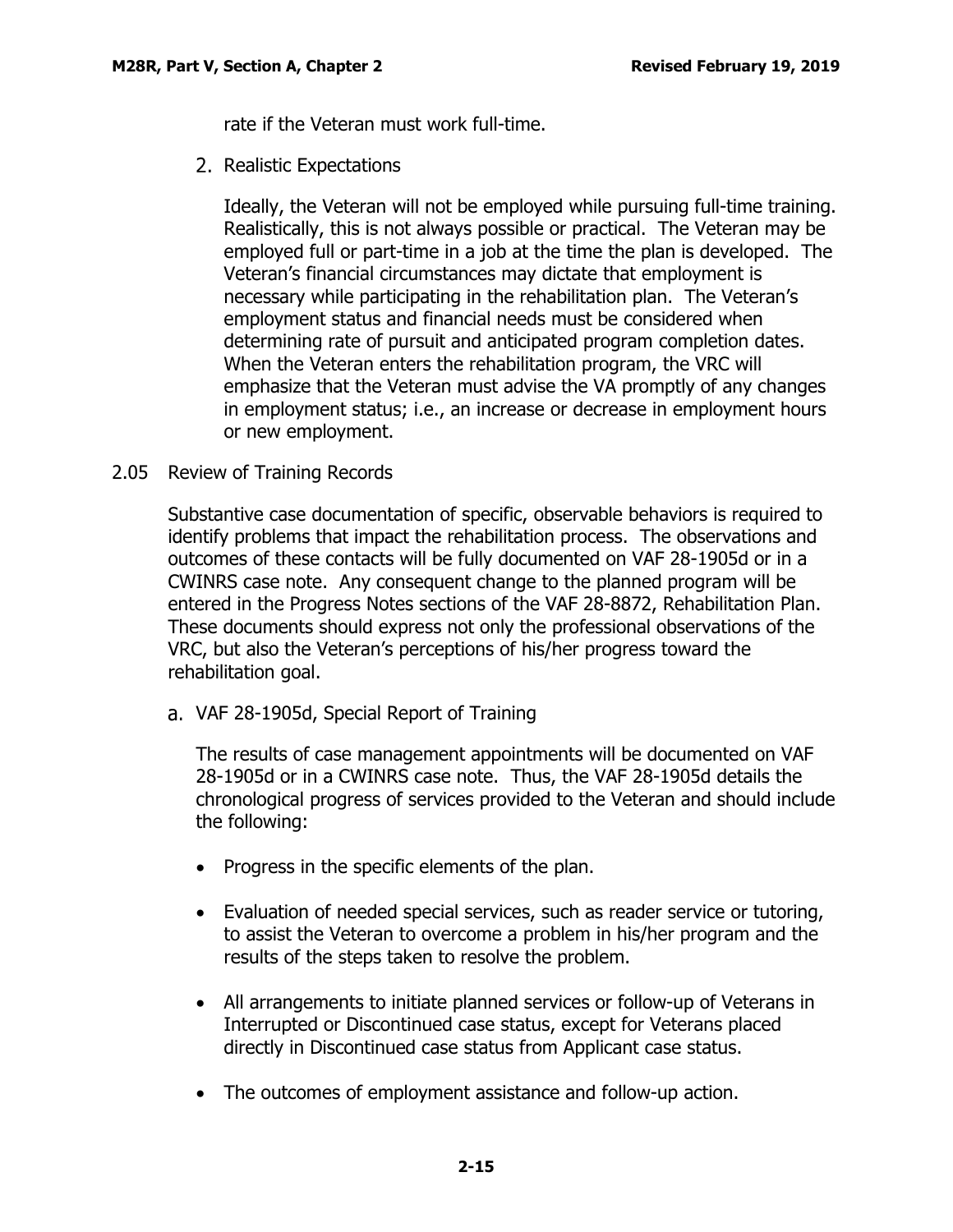- Findings after reviewing the plan, such as the need for an amendment or redevelopment, setting of a new annual review date, or a recommendation that no substantive changes are needed.
- Date of the next case management appointment and future planned actions.
- <span id="page-16-0"></span>b. Attendance and Progress Records
	- 1. Regular Institutional Training Programs

Each facility approved to provide training or other rehabilitation services must, as part of its approval, agree to cooperate with the VA and to provide in a manner prescribed by the VA accurate and timely information concerning the Veteran's attendance, performance and progress (38 CFR 21.294(a)(4)). The VRC will arrange with the training facility for timely submission of information on the Veteran's attendance and progress in training that is needed to determine that training is proceeding in accordance with the plan. Securing this information is part of the collaborative relationship between VA and the training facility.

2. Training in Other Programs

Unless information equivalent to that provided for Veterans in regular institutional programs is available, VAF 28-1905c, Monthly Report of Training and Wages, will be used to record attendance and progress for on-job programs and NPWE, homebound, independent instructor, special rehabilitation programs and schools where courses are conducted almost wholly on a job operations basis. Information on VAF 28-1905c will be used to determine whether overall progress in completing the program is within the established program scope and duration.

<span id="page-16-1"></span>c. VAF 28-1905c, Monthly Report of Training and Wages

At the end of each training month, the trainee and the trainer will enter on VAF 28-1905c the total hours the trainee devoted to major instructional and work activities. The trainer will certify the Veteran's progress and the rate of pay in on-job training cases and then forward the completed form to the VRC.

VAF 28-1905c Not Used Under Certain Circumstances

When equivalent information is available from the training facility, VAF 28-1905c will not be used. For information to be equivalent, it must enable the VA to adequately document the trainee's progress. For on-job training, equivalent information is generally available in well-established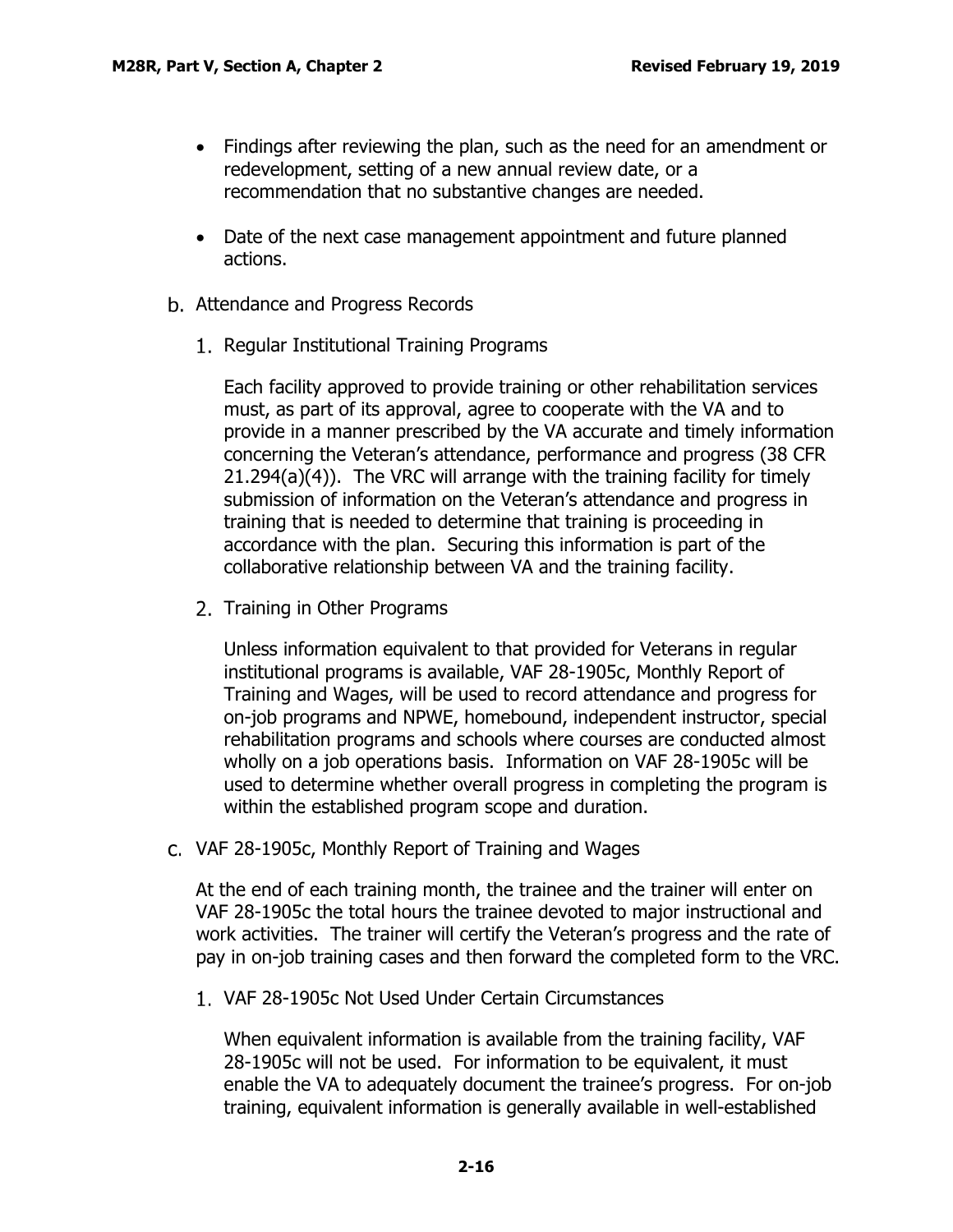apprenticeship programs and structured training programs conducted by large companies. The content of these programs is well known and can be relied upon for consistent presentation of knowledge and skills needed in a trade or craft. For these programs, VAF 28-1917, Monthly Statement of Wages Paid to Trainee, is used in lieu of VAF 28-1905c.

2. Processing Training and Wage Reports

The VRC will review VAF 28-1905c and VAF 28-1917 for completeness and adherence to the training agreement. If the form is in order, file it in the Veteran's VR&E record. If it is not in order, the trainer and the trainee will be contacted and necessary adjustments made.

(a) Control for Monthly Review of Wages

A monthly control for review of the wage statement will be prepared by the Vocational Rehabilitation and Employment (VR&E) Division. When a change in the established wage schedule warrants a change in the amount of subsistence allowance payable, the VRC will prepare a VAF 28-1905 to justify the amendment of the subsistence allowance award. The original will be sent to the Authorization activity and a copy will be filed in the Veteran's VR&E record.

(b) Delinquent Wage Statement

If either VAF 28-1905c or VAF 28-1917 for a given month is not received by the 10th day of the following month, the VRC will contact the trainer and the trainee to obtain the form in sufficient time to avoid suspension of subsistence allowance. If the VRC does not obtain the form, he/she will notify the trainee in writing that he/she is delinquent with the wage statement. If the delinquent wage statement has not been received within 10 days of the notification to the Veteran and the trainer, the VRC will prepare a VAF 28-1905, requesting suspension of subsistence allowance and forward it to the Authorization activity. The effective date of suspension will be the date last paid.

The VRC will send the Veteran a letter notifying him/her of non-receipt of the training and wage report and suspension of his/her subsistence allowance. The original will be sent to the Veteran; a copy will be sent to the trainer; and a copy will be filed in the Veteran's VR&E record.

When a completed VAF 28-1917 or VAF 28-1905c is received, the VRC will use VAF 28-1905 to authorize the Authorization activity to resume, adjust, or terminate payments as appropriate. The Veteran will not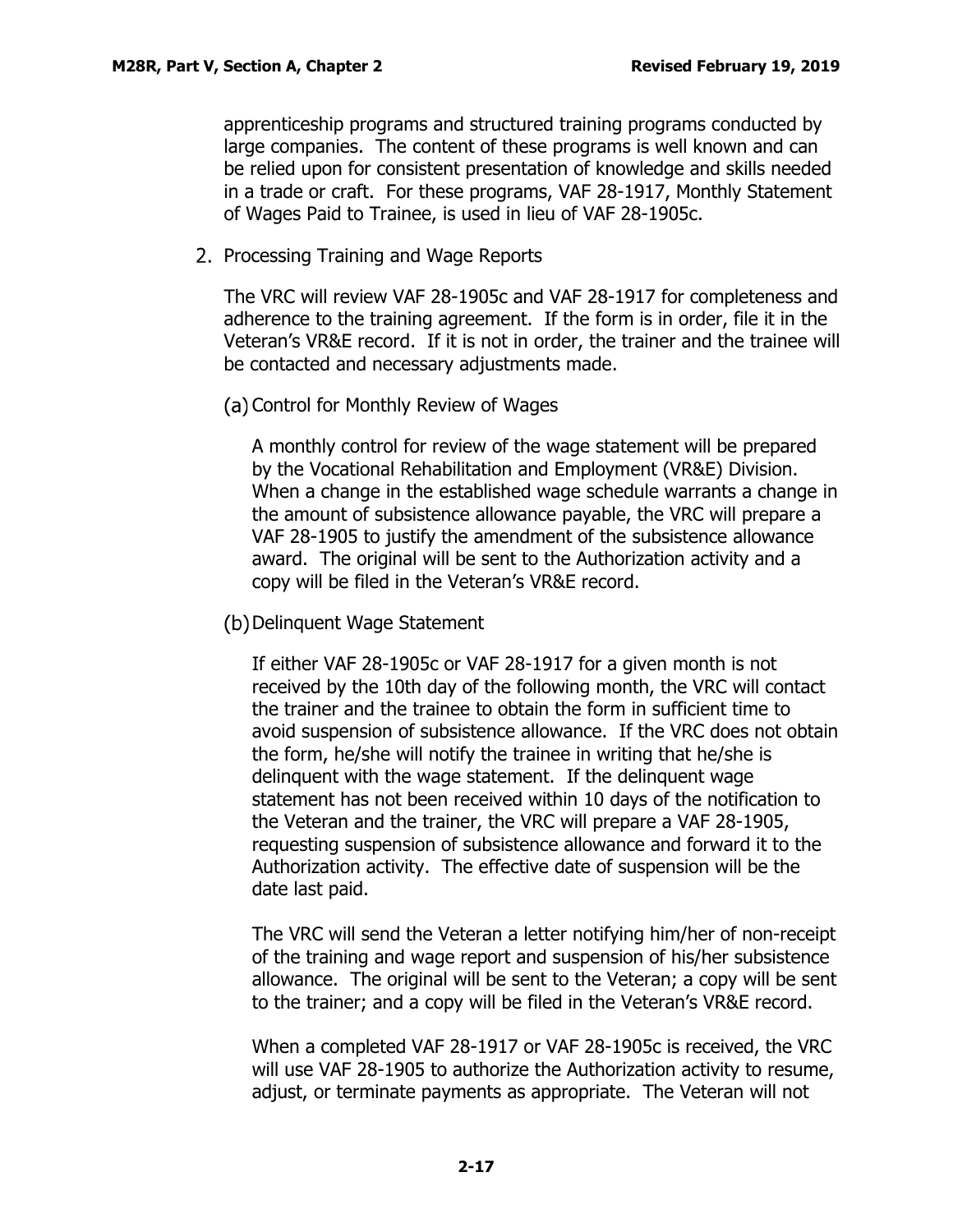receive notice of the action taken by the Authorization activity if the award is resumed without further adjustment.

If a training and wage report is not received within one month of the date of the letter, the Veteran's case will be placed in Interrupted status.

<span id="page-18-0"></span>d. Additional Records of Progress

Any progress reports provided by the facility, such as grade reports or special progress reports for workshop trainees should be filed in the Veteran's VR&E record.

- <span id="page-18-2"></span><span id="page-18-1"></span>2.06 Adjusting the Rehabilitation Plan
	- Obtaining the Veteran's Cooperation

Successful development and implementation of the rehabilitation plan require the full and effective participation by the Veteran and the rehabilitation professionals assigned to assist the Veteran (38 CFR 21.362). This mandates that the Veteran be informed of all available services and the necessity of full participation. Using rehabilitation counseling skills, the VRC will help the Veteran develop an awareness of his/her progress toward the rehabilitation goal. The VRC will assist the Veteran to develop coping skills and needed adjustments to accomplish rehabilitation.

<span id="page-18-3"></span>b. Interaction with the Veteran

The establishment of rapport between the Veteran and the VRC is a critical element in the success of any rehabilitation program. It is through this relationship that the rehabilitation process, including adjustments in the rehabilitation program, is facilitated. In the event that the rehabilitation plan needs adjustment, the VRC provides the following services:

1. Problem-Solving Counseling

The VRC will provide problem-solving counseling as needed.

2. Medical and Dental Treatment

The VRC will refer the Veteran to a VA Medical Center (VAMC) for medical or dental treatment or other services provided by the Veterans Health Administration (VHA) using VAF 28-8861 (see M28R.V.A.5).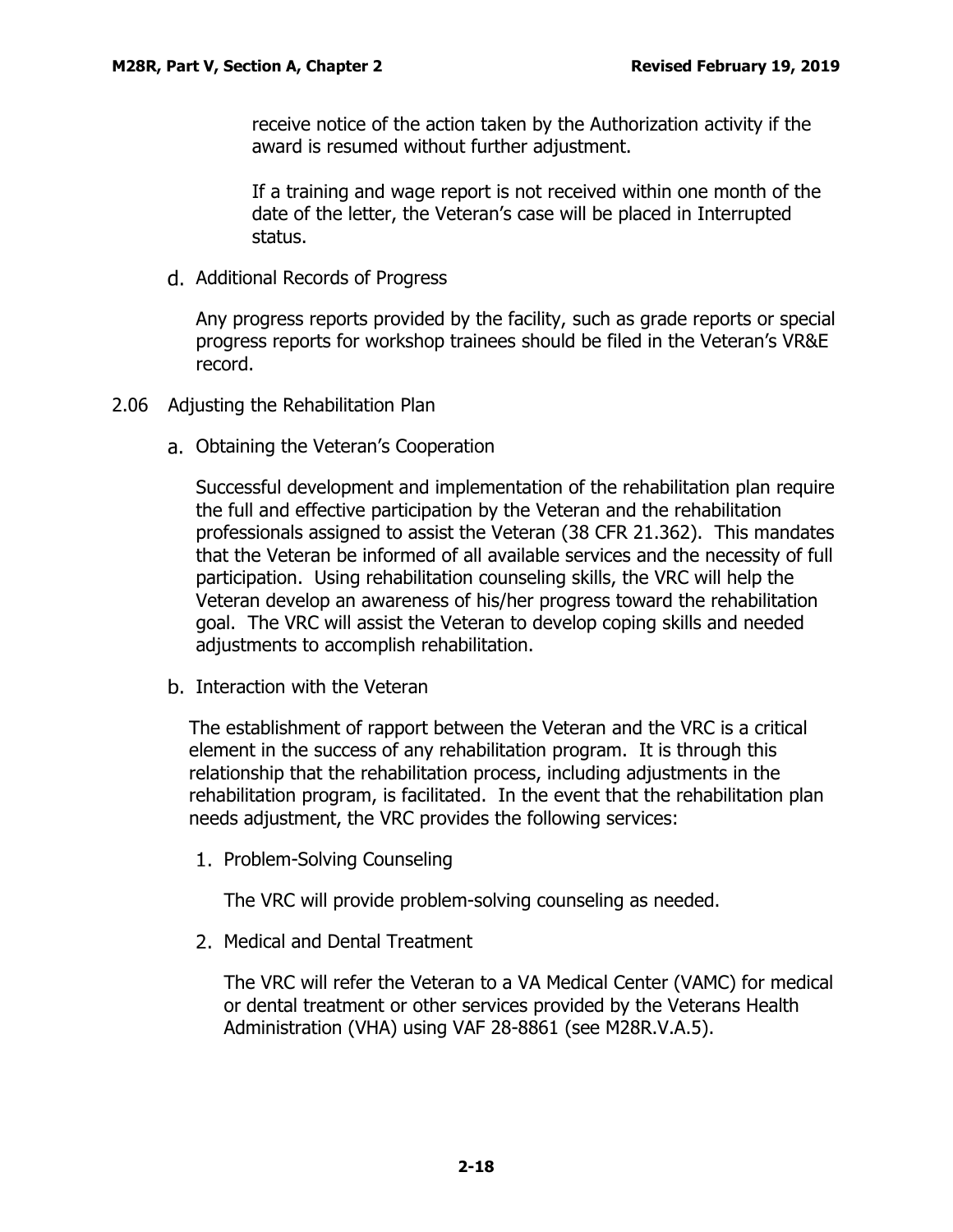3. Adjustment Counseling

The VRC will personally discuss the Veteran's adjustment or performance in the course with the trainer and the Veteran.

Change in Place of Training

The VRC may arrange for a change in the place of training if either the trainer or the Veteran is dissatisfied and the VRC cannot obtain a satisfactory agreement to continue the planned training.

5. Repetition of a Course

When a Veteran in a rehabilitation program needs to repeat a course because of failure or for another reason, repetition may be authorized if the Veteran meets the criteria in 38 CFR 21.132. A Veteran may repeat a course for credit if the course is necessary for the Veteran to reach his/her educational goal. Review courses may be authorized. On the other hand, a Veteran in a Chapter 31 program may not under any circumstances audit a course for no credit.

6. Minor Plan Modifications

The VRC may modify the rate of pursuit, the frequency of case management appointments, and the schedule of plan review.

Use of the Vocational Rehabilitation Panel (VRP)

The VRC should use the resources of the VRP whenever a multidisciplinary approach would assist in reaching a decision concerning the Veteran's rehabilitation program. The VRC will request this assistance through a memorandum to the chairperson of the VRP. This memorandum will briefly state the situation and the issues that the VRP should consider. See M28R.II.A.4 and M28R.IV.C.2 for additional information on the VRP.

<span id="page-19-0"></span>Major Plan Modifications

The Veteran or the VRC may request a change in the plan at any time (38 U.S.C. 3107(b)). A change in the Veteran's long-range goal may only be made following a reevaluation of the Veteran's rehabilitation program by the VRC. A change may be made when:

- Achievement of the current goal(s) is no longer reasonably feasible, or
- The Veteran's circumstances have changed or new information has been developed which makes rehabilitation more likely if a different long-range